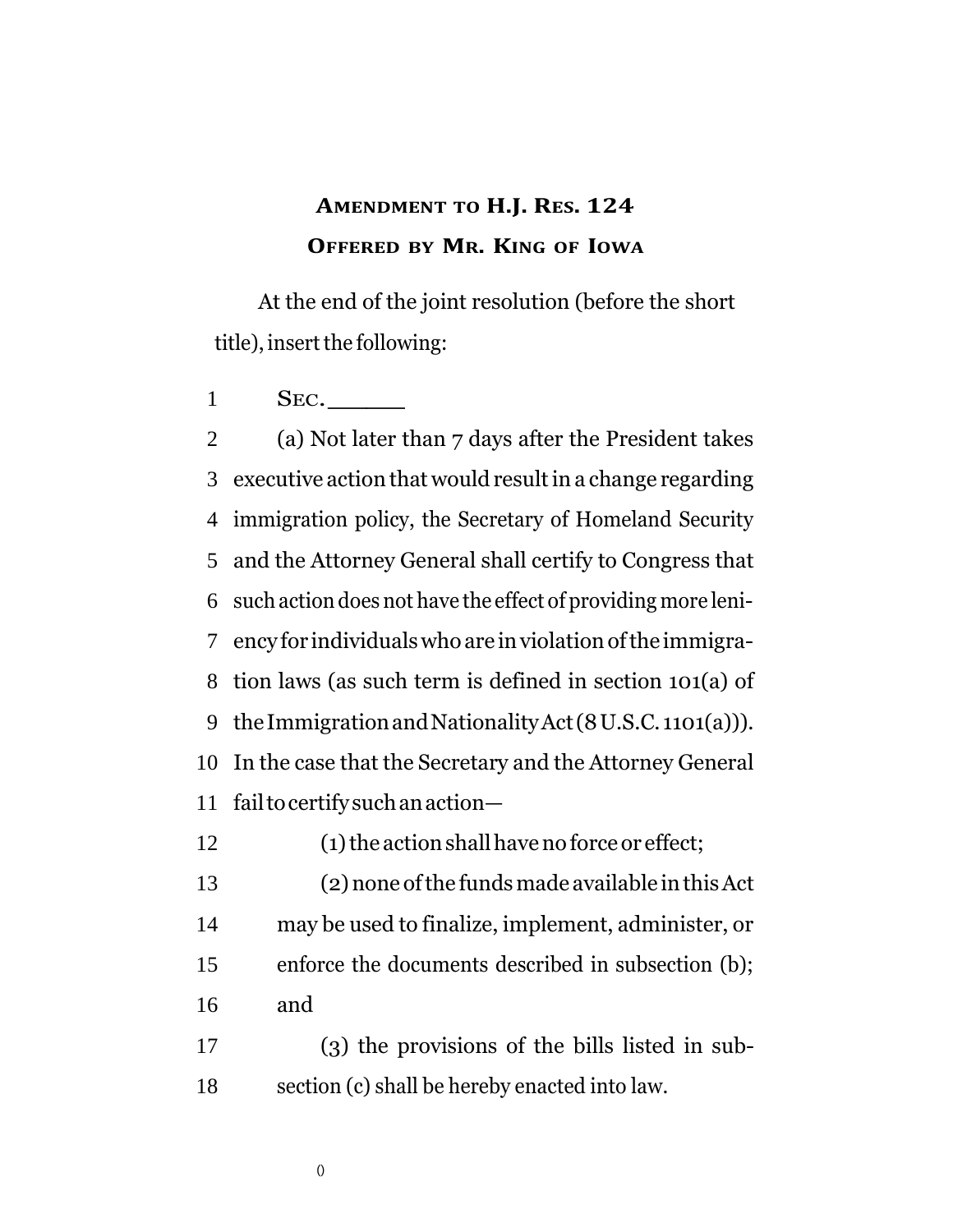| 1              | (b) For purposes of this section, the documents de-  |
|----------------|------------------------------------------------------|
| $\overline{2}$ | scribed in this subsection are the following:        |
| 3              | (1) Policy Number 10072.1, published<br>on           |
| $\overline{4}$ | March 2, 2011.                                       |
| 5              | (2) Policy Number 10075.1, published on June         |
| 6              | 17, 2011.                                            |
| 7              | $(3)$ Policy Number 10076.1, published on June       |
| 8              | 17, 2011.                                            |
| 9              | (4) The Memorandum of November 17, 2011,             |
| 10             | from the Principal Legal Advisor of United States    |
| 11             | Immigration and Customs Enforcement pertaining       |
| 12             | to "Case-by-Case Review of Incoming and Certain      |
| 13             | Pending Cases".                                      |
| 14             | $(5)$ The Memorandum of June 15, 2012, from          |
| 15             | the Secretary of Homeland Security pertaining to     |
| 16             | "Exercising Prosecutorial Discretion with Respect to |
| 17             | Individuals Who Came to the United States as Chil-   |
| 18             | dren".                                               |
| 19             | (6) The Memorandum of December 21, 2012,             |
| 20             | from the Director of United States Immigration and   |
| 21             | Customs Enforcement pertaining to "Civil Immigra-    |
| 22             | tion Enforcement: Guidance on the Use of Detainers   |
| 23             | in the Federal, State, Local, and Tribal Criminal    |
| 24             | Justice Systems".                                    |

()